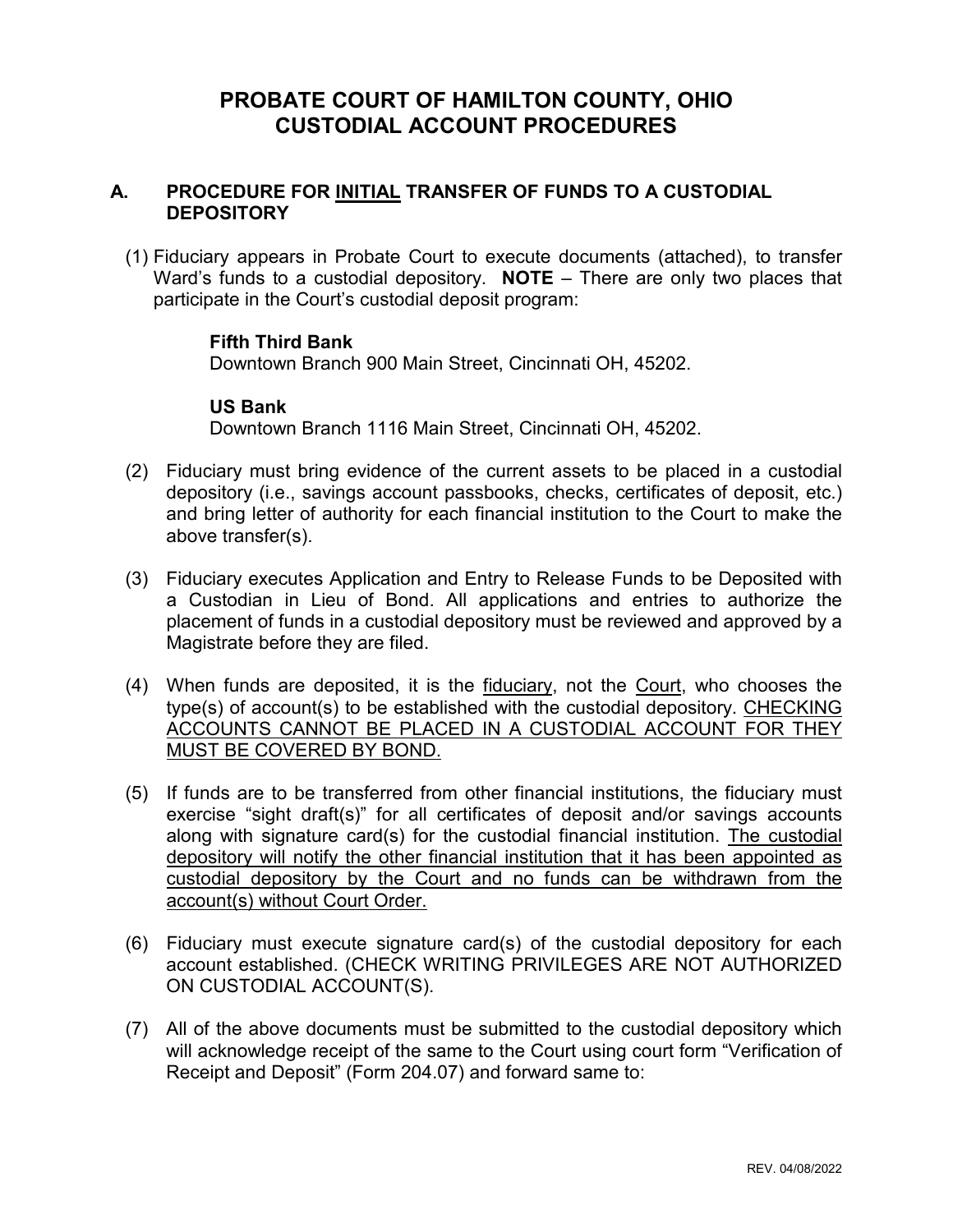Hamilton County Probate Court William Howard Taft Center 230 E. Ninth Street Cincinnati, Ohio 45202 Attention: Accounts Department

The custodial depository will retain all instruments and papers on file until the case is terminated or the funds transferred.

- (8) The custodial depository will monitor the maturity dates of all certificates of deposit which it holds. Prior to the maturity date of such certificate(s), the custodial depository will notify the fiduciary of the approaching date of maturity. The fiduciary must then direct the custodial depository as to how the funds in the maturing certificate(s) are to be reinvested. This can be accomplished without a court order provided no funds are withdrawn from the account.
- (9) The custodial depository may have funds which are deposited in other financial institutions transferred to it, and may reinvest said funds pursuant to the fiduciary's directive. The custodial depository shall retain in its file all evidence of assets held in other financial institutions. CERTIFICATE OF DEPOSIT FUNDS CANNOT BE TRANSFERRED UNTIL THE MATURITY DATE OF THE CERTIFICATE.
- (10) The fiduciary must file an Application to Expend Funds with the Court prior to any withdrawal of funds from the custodial depository. FIDUCIARY MUST PRESENT<br>A CERTIFIED COPY OF THE COURT'S ENTRY AUTHORIZING CERTIFIED COPY OF THE COURT'S ENTRY EXPENDITURE OF FUNDS TO THE CUSTODIAL DEPOSITORY BEFORE ANY FUNDS CAN BE RELEASED BY SAID DEPOSITORY.
- (11) The fiduciary may request the custodial depository to issue checks in payment of Ward's expenses in the name of specific payees as is approved and ordered by the Court. It is the responsibility of the fiduciary to forward checks to named payees. A certified copy of the Court's Order must be presented to the custodial depository.
- (12) The custodial depository shall furnish the Court with an annual statement of all transactions affecting the custodial account. All records or statements must reflect:
	- (a) The name of the Ward, decedent or trust;
	- (b) The fiduciary's name;
	- (c) The court case number;
	- (d) The custodial depositor's name;
	- (e) Custodial depository account number(s) and type(s) of account.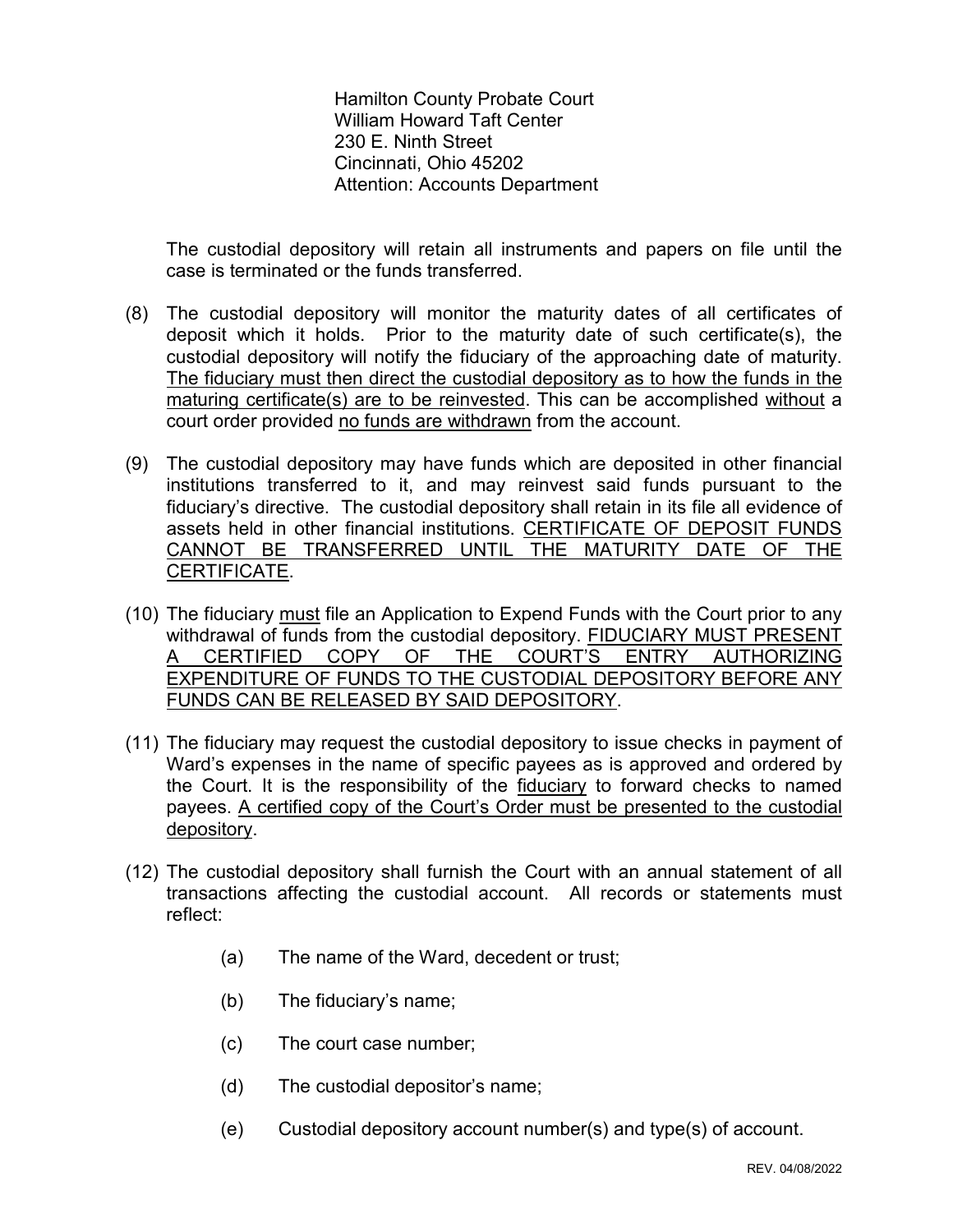- (13) There is no charge for these services by a custodial depository.
- (14) If ALL funds attributable to a fiduciary are maintained in custodial depository accounts, no joint control with an attorney is required and bond may be dispensed with. Further, no account is required of the fiduciary other than that required annually from the Court and custodial depository. **A GUARDIAN'S INVENTORY IS REQUIRED AND MUST BE FILED WITHIN 90 DAYS OF THE GUARDIAN'S APPOINTMENT.**
- (15) Forms are available to be used when terminating guardianships, estates and trusts. A certified copy of the form must be presented to the custodial depository in order to close the account(s) and disburse funds.

#### **B. PROCEDURE FOR TRANSFERRING ESTABLISHED CUSTODIAL ACCOUNTS**

- (1) A Court Order is not required to transfer custodial funds from an established custodial account into a new custodial account within the same financial institution, provided no funds are disbursed. Any deviation will require a Court Order authorizing the change to be made.
- (2) A Court Order is required when custodial funds are requested to be transferred from a custodial account into a non-custodial account or if funds are requested to be transferred to a different financial institution. ADDITIONAL BOND WILL BE REQUIRED IF CUSTODIAL FUNDS ARE TRANSFERRED INTO A NON-CUSTODIAL ACCOUNT.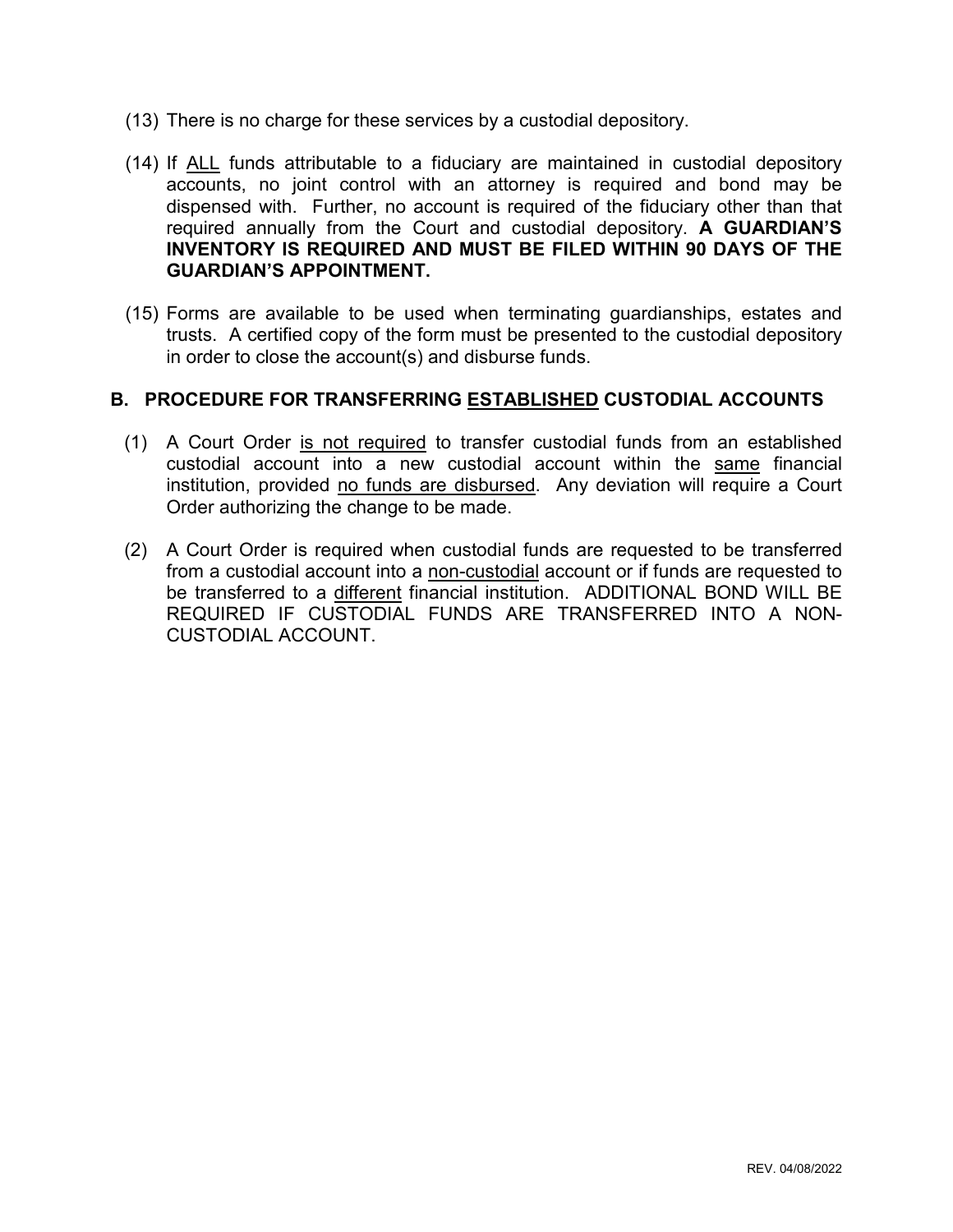## **PROBATE COURT OF HAMILTON COUNTY, OHIO**

# **LETTER OF INSTRUCTIONS**

## **(TO PARTY IN POSSESSION OF ASSETS)**

**QEÁ/PÒÁT CEVÒÜÁJØK ETA ARREST ETA ARREST ETA ARREST ETA ARREST ETA ARREST ETA ARREST ETA ARREST ETA ARREST ET** 

&\$6(12

Ú"¦•ˇæ}oAq[Áo@^ÁÖ[ˇ¦oGÁ[¦å^¦ÉÁ[ˇÁæ}^Á§∙dˇ&c^åÁq[Ádæ}∙{ãoAæ]Ái}å∙Áæ}å as&'{ "|as<sup>x</sup>aÁ§ c^¦^• châã^&d^Á§ Áo@ÁÔ "• d'aãnekÖ^][ • ã[¦^Áæ Á ||[ | • K 1DPH \$GGUHVV

 $O$   $E$  $C^{\wedge}$ } $\overline{G}$ } $K$ OB&Y `} o4 p[È

QE^Á \*^•ca[}•Á^\*æåa3 \*Áo@•^Á§•d \*&ca[}•Á @ \*|åÁa^Á^*~*·¦¦^åÁa{Áhe Accounts

DepartmentÊCustodial Accounts CE å af IBC FHDUI Î EH 95È

ÜDBŠÚPÁY ODSŠÓÜÉÁRNÖŐÓ

 $\sigma$ 

Tæ\*ãrdæn^BĎ^]ˇĉÁÔ|^¦\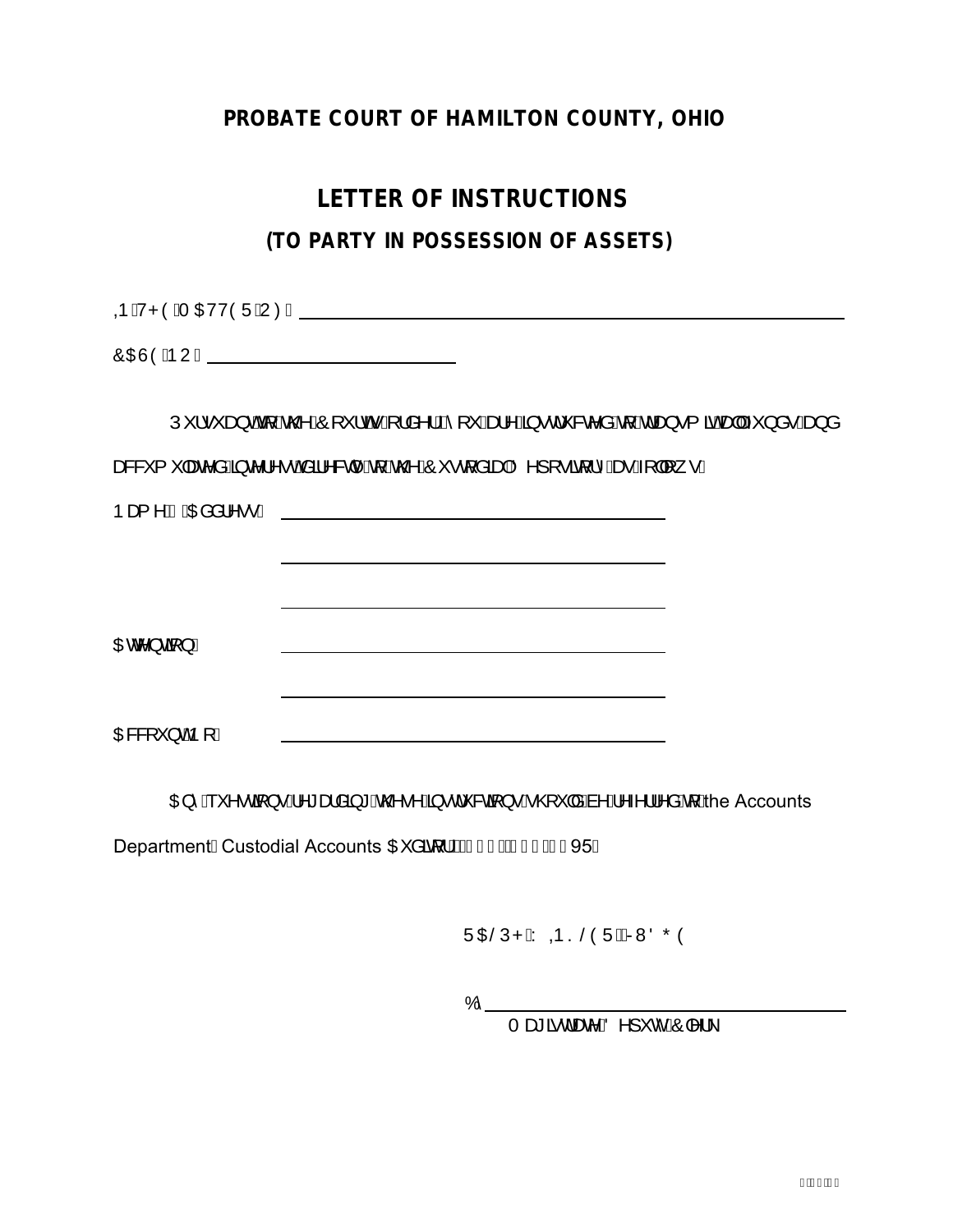# **PROBATE COURT OF HAMILTON COUNTY, OHIO RALPH WINKLER, JUDGE**

**TRUST OF GUARDIANSHIP OF**

**CASE NO.**

# **APPLICATION FOR RELEASE OF FUNDS TO CUSTODIAL DEPOSITORY IN LIEU OF BOND**

Now comes the undersigned, Fiduciary of the Estate of the above-named ward, and applies to the Court for an order releasing to  $\frac{1}{\sqrt{1-\frac{1}{n}}}\frac{1}{\sqrt{1-\frac{1}{n}}}\frac{1}{\sqrt{1-\frac{1}{n}}}\frac{1}{\sqrt{1-\frac{1}{n}}}\frac{1}{\sqrt{1-\frac{1}{n}}}\frac{1}{\sqrt{1-\frac{1}{n}}}\frac{1}{\sqrt{1-\frac{1}{n}}}\frac{1}{\sqrt{1-\frac{1}{n}}}\frac{1}{\sqrt{1-\frac{1}{n}}}\frac{1}{\sqrt{1-\frac{1}{n}}}\frac{1}{\sqrt{1-\$ Custodial Depository, the following personal property in possession of or subject to the control of said guardian:

Property of ward in possession of fiduciary [State source (gift, inheritance, insurance proceeds, etc.), name and address of source, and amount]:

Property of ward not in possession of fiduciary, but subject to fiduciary's control [State name and address of holder and amount]:

| Wherefore, the fiduciary requests the Court to order the deposit of the above-         |                 |
|----------------------------------------------------------------------------------------|-----------------|
|                                                                                        | ., as Custodial |
| Depository, to be held by said institution in lieu of bond until further order of this |                 |
| Court. Pursuant to the provisions of O.R.C. §2109.13                                   |                 |

**Fiduciary**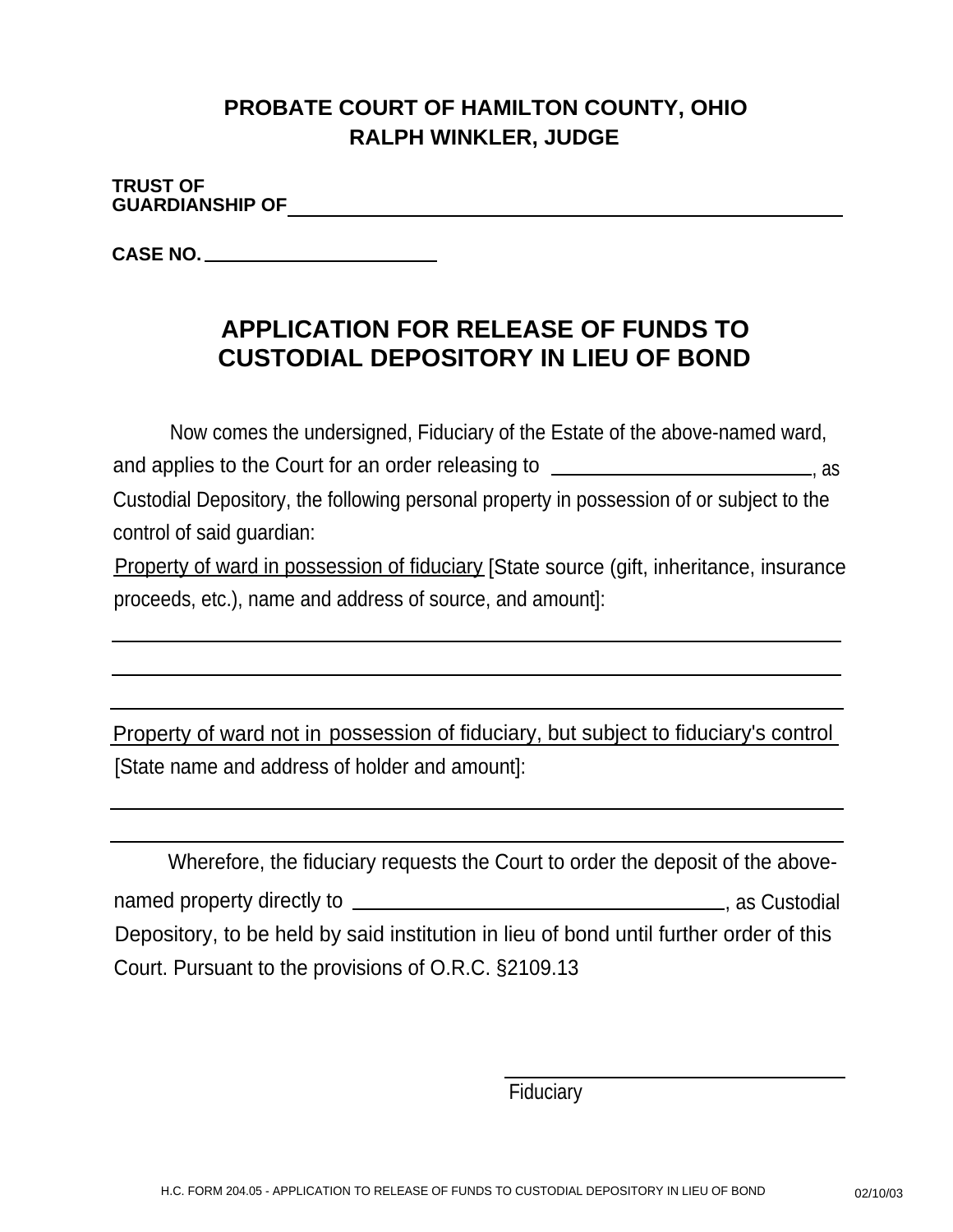## **PROBATE DIVISION OF HAMILTON COUNTY, OHIO RALPH WINKLER, JUDGE**

| <b>TRUST OF</b>        |  |  |
|------------------------|--|--|
| <b>GUARDIANSHIP OF</b> |  |  |
|                        |  |  |

**CASE NO.**

# **ENTRY ORDERING RELEASE OF ASSET DIRECTLY TO CUSTODIAL DEPOSITORY TO BE HELD IN LIEU OF BOND**

This cause came upon the application of the fiduciary of the estate of the abovenamed ward to deposit personal property currently held by or in the control of the fiduciary in lieu of bond.

|                   | The Court finds the application well taken and orders the property currently in |                   |
|-------------------|---------------------------------------------------------------------------------|-------------------|
|                   | the possession or control of the fiduciary in the amount of                     | to                |
| be deposited into | whose address is                                                                |                   |
|                   | in Account No. __                                                               | , for the benefit |

|                         | ۰. |
|-------------------------|----|
| ۰.<br>۰.<br>×<br>w<br>v |    |

The Court further finds that the following asset(s) is in the possession of

**Notified and Section 2018**, whose address is <u>the contract of the section</u> and set of the section of the section of the section of the section of the section of the section of the section of the section of the section of

Said party in possession is holding these assets because  $\frac{1}{\sqrt{2\pi}}$  (specify: 1 gift, from whom; 2. inheritance, from which estate; 3. insurance proceeds from whom; 4. other). It is hereby ordered that said party in possession forthwith deliver all funds and accumulated interest, if any, to the above described Custodial Depository. A Verification of Receipt and/or Deposit of Custodian shall be filed within 14 days. **NO FUNDS MAY BE TAKEN FROM THE CUSTODIAL DEPOSITORY ACCOUNT WITHOUT COURT ORDER.**

Ralph Winkler, Probate Judge

cc: Custodial Depository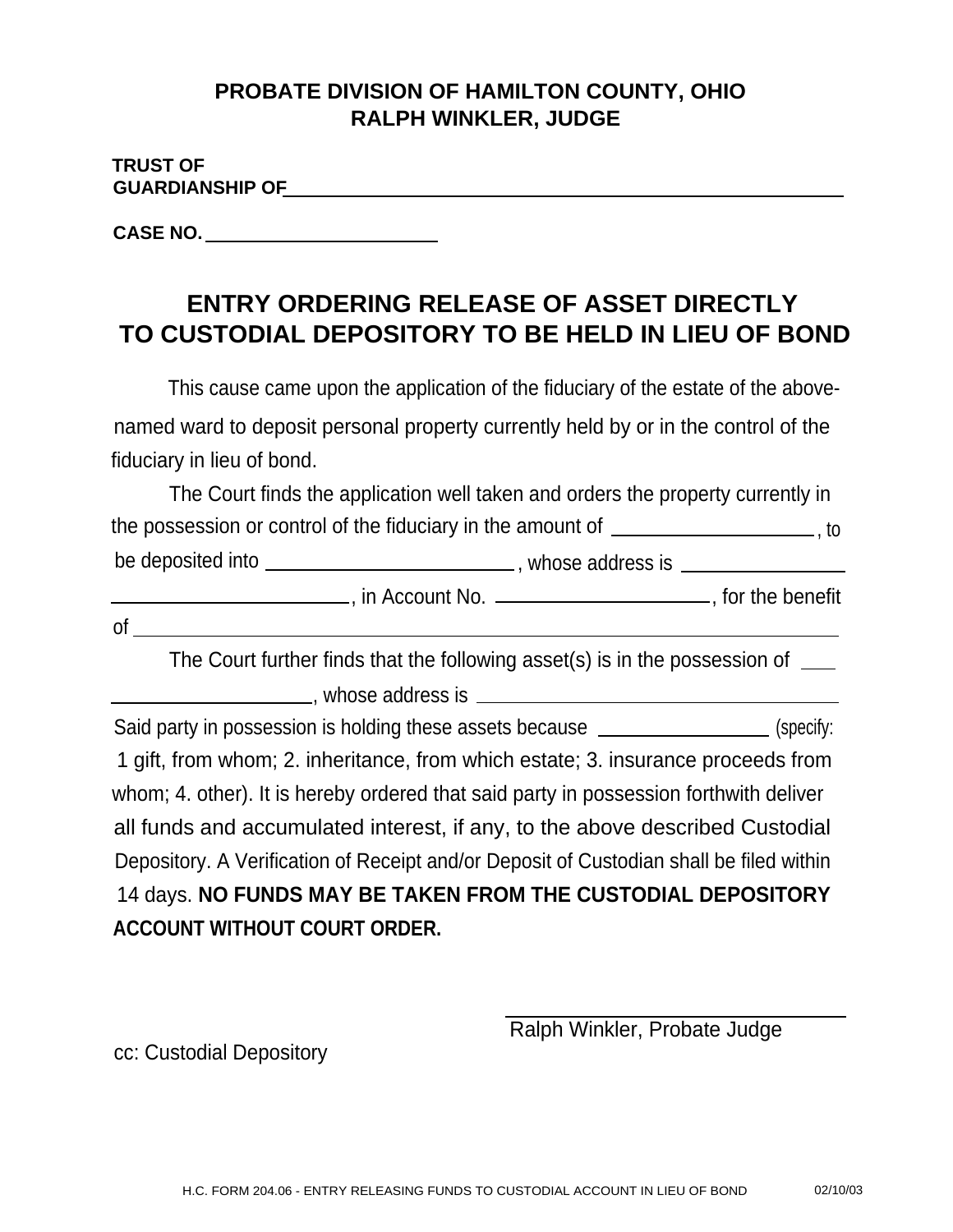## **PROBATE COURT OF HAMILTON COUNTY, OHIO RALPH WINKLER, JUDGE**

### **TRUST OF GUARDIANSHIP OF GUARDIANSHIP**

**CASE NO.\_\_\_\_\_\_\_\_\_\_\_\_\_\_\_\_\_\_\_\_\_\_**

# **VERIFICATION OF RECEIPT AND DEPOSIT**

**[For use in Custodial Account]**

| Pursuant to Court order, the sum of \$ |        | was deposited with |
|----------------------------------------|--------|--------------------|
| on the                                 | dav of |                    |

as evidenced by Savings / Certificate of Deposit Account Number

Whereas, the fiduciary has presented the assets for such deposit together with a certified copy of the Entry of said order.

WHEREFORE, the undersigned hereby acknowledges the deposit and / or receipt of the assets and agrees to hold the same subject to the further orders of the Court.

By accepting said deposit for said \_\_\_\_ minor \_\_\_\_ incompetent \_\_\_\_ trust, said institution agrees that said deposit is to be held and no part thereof released until:

- (a) Guardian of the ward's estate has obtained a Court Order.
- (b) Trustee of the beneficiary has obtained a Court Order.
- (c) Other Court Order.

 $\mathcal{L}_\text{max}$  and  $\mathcal{L}_\text{max}$  and  $\mathcal{L}_\text{max}$  and  $\mathcal{L}_\text{max}$ Financial Institution

By: Authorized Officer

\_\_\_\_\_\_\_\_\_\_\_\_\_\_\_\_\_\_\_\_\_\_\_\_\_\_\_\_\_\_\_\_\_\_ Typed or Printed Name

\_\_\_\_\_\_\_\_\_\_\_\_\_\_\_\_\_\_\_\_\_\_\_\_\_\_\_\_\_\_\_\_\_\_

Phone Number

 $\mathcal{L}_\text{max}$  and  $\mathcal{L}_\text{max}$  and  $\mathcal{L}_\text{max}$  and  $\mathcal{L}_\text{max}$ Date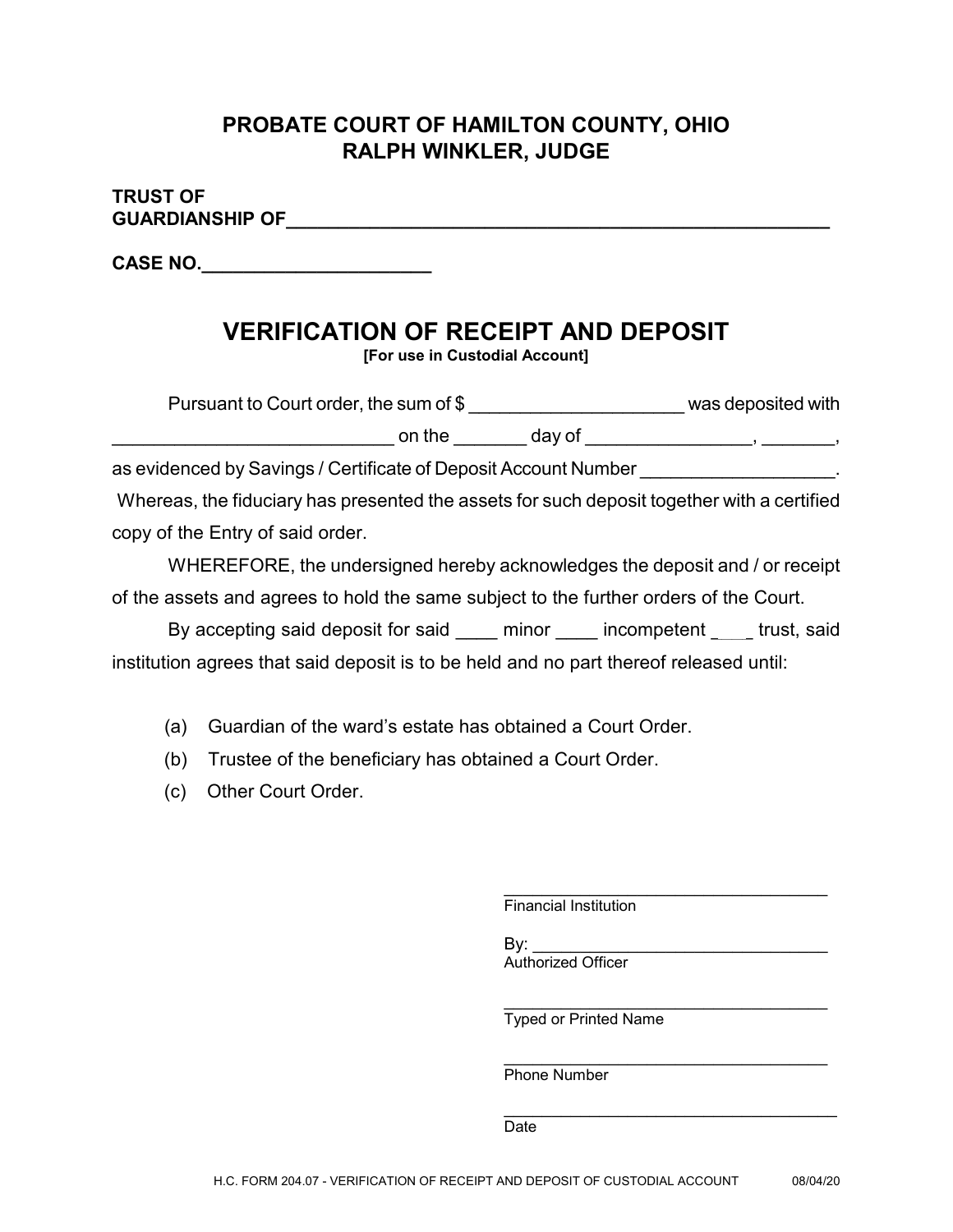### **POINTS OF CONTACT FOR CUSTODIALS ACCOUNTS – 5/3 BANK**

#### **Ana Dav**

Financial Center Manager Fifth Third Bank 900 Main Street MD100611 Cincinnati, OH 45202 Ph. (513) 579-5520 Fax (513) 579-5523 Email: bcourtmain.cincinnati@53.com